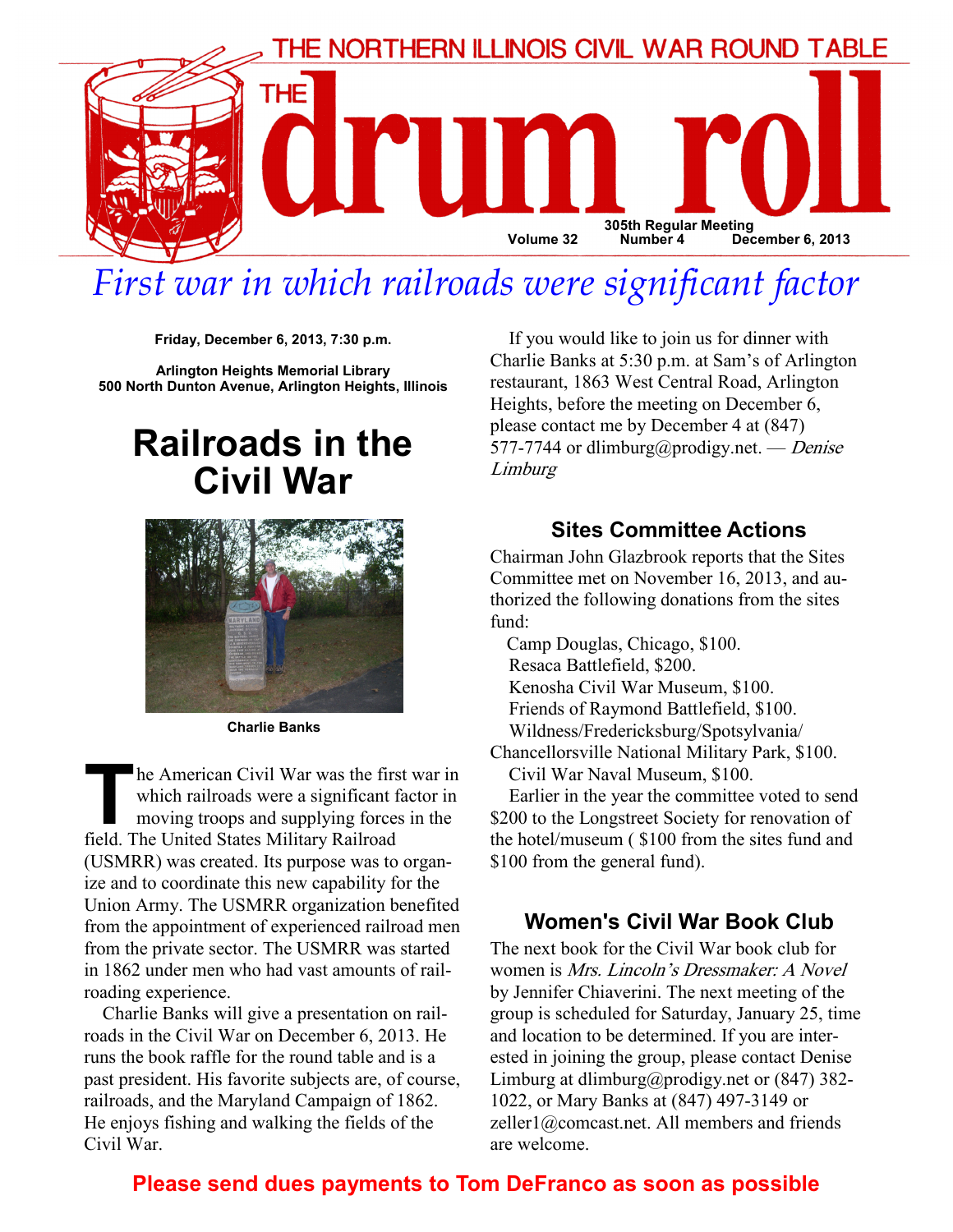# Food and the Civil War

#### By Tom DeFranco

N ovember 1, 2013, saw a presentation by<br>Bruce Kraig, a culinary expert. The Civi<br>War period saw some advances in food<br>production and distribution — especially in the Bruce Kraig, a culinary expert. The Civil War period saw some advances in food production and distribution — especially in the North, with the Industrial Revolution in full bloom.

Kraig began with an admission that he is not a Civil War "expert," though he proudly claims the title of "buff." One of his heroes is General Benjamin Butler, obviously not for any demonstrated battlefield prowess, but rather for coming up with the idea of treating escaped slaves as "contraband." This gave Northern generals a legal excuse to secure those slaves and keep them away from their former masters.

One of the advances of the Nineteenth Century was the canning of food. The process actually came about during the Napoleonic period. Civil War soldiers thus were the beneficiaries of about 50 years of improvements to the process. Given their ability to better distribute supplies to the front than their Southern counterparts, it was primarily the Northern soldiers who benefited. Using rivers and railroads the Northern war machine saw to it that the men were supplied and fed.

But there was more to it than simple distribution advantages. While the South was largely an agrarian society, many of its crops were inedible, including its most well-known crop, cotton. Furthermore, crops like cotton and tobacco were exceptionally rough on the soil. The realization of this situation influenced the South's desire to continually look for more land farther west and south, toward California and into Central and South America. This is evidenced by the filibuster movement into parts south and the mid-Nineteenth Century manifesto ordering Spain out of Cuba.

The North, on the other hand, still had more than enough farmland to grow edible crops and distribute them to the men at the front. The Northern war machine also had plenty of civilian help from the likes of Clara Barton and especially Page 2 drum roll, December 2013

Mother Mary Anne Bickerdyke. It was Bickerdyke who went above and beyond to feed the troops and who refused to take no for an answer from politicians and generals who got in her way. General Sherman was quoted once as saying simply, "She ranks me."

On behalf of the round table, I wish to thank Bruce Kraig for an interesting presentation about food and Civil War armies.

### December Events

December 4, Lake County Civil War Round Table. Annual Christmas party and potluck dinner. December 7, Civil War Museum, Kenosha, WI. Reenactor Steve Sherry will present a workshop on Civil War small arms and uniforms, 1 p.m., \$20/\$15 members. Information on all Civil War Museum programs is available at (262) 653-4140 or www.thecivilwarmuseum.org.

December 8, McHenry County Civil War Round Table. Annual Christmas luncheon.

December 13, Chicago Civil War Round Table. Kevin Weddle will speak on Lincoln's Tragic Admiral.

December 13, Civil War Museum, Kenosha, WI. Neil Shafer will discuss Civil War paper currency, 12 noon.

December 14, Civil War Museum, Kenosha, WI. An afternoon of songs, crafts, and activities explores how soldiers and civilians celebrated the Christmas holiday during the Civil War.

December 20, Salt Creek Civil War Round Table. Roger Bohn will speak on Richard Yates.

#### Book Discussion Group

The Civil War book discussion group led by Tom DeFranco at the Eisenhower Library, 4613 North Oketo, Harwood Heights, meets on the first Saturday of the month from 10 until 11:30 a.m. On December 7 they will discuss Fields of Blood: The Prairie Grove Campaign, by William L. Shea.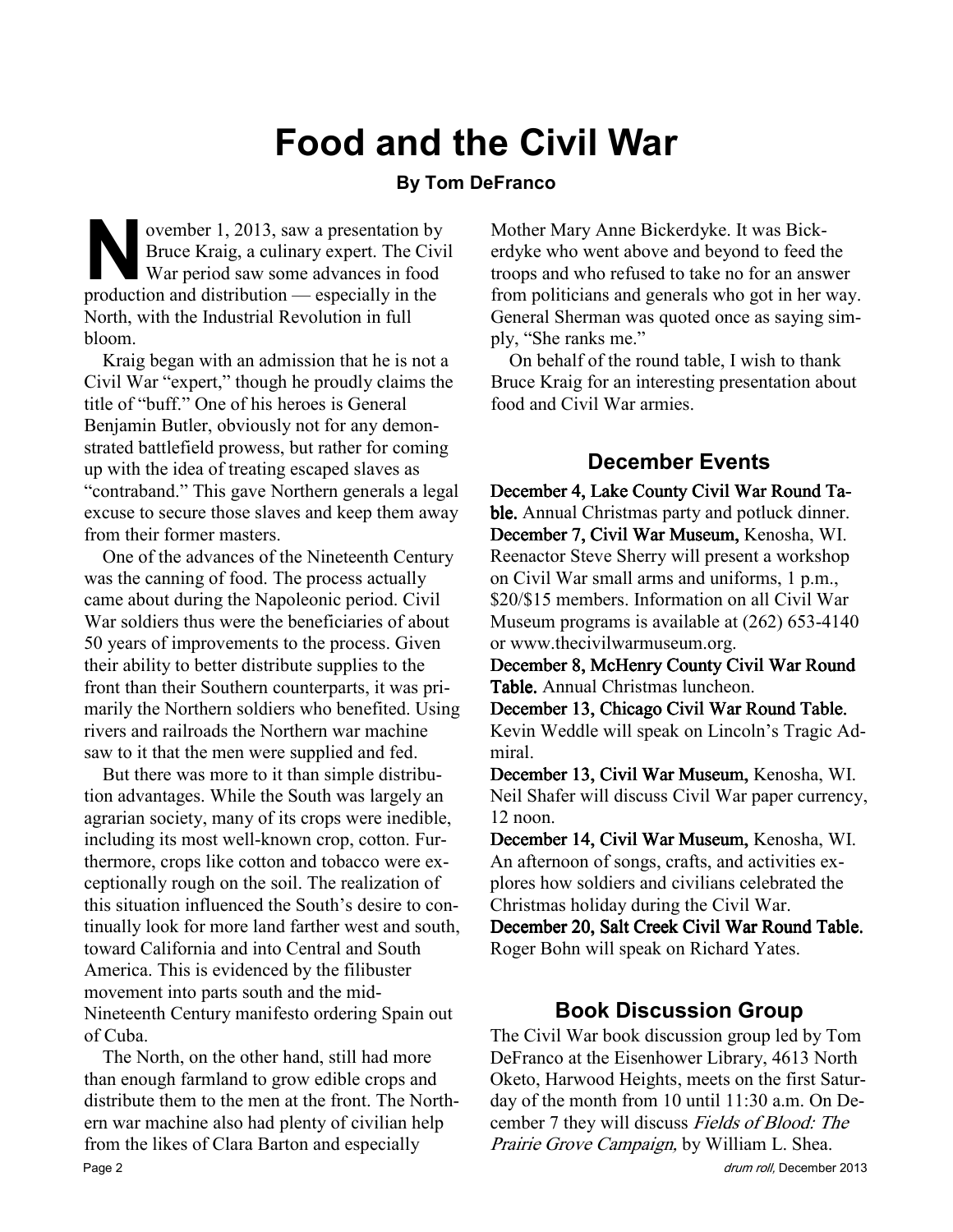#### December Saturday Discussion

All members and guests are invited to participate in the session to be held at the Hoffman Estates Community Bank, 1375 Palatine Road, Hoffman Estates, on Saturday, December 21, from 10:00 a.m. until noon. Attendees are asked to park in the adjacent lot rather than in spaces provided for bank customers. The topic of the day will be the annual game of Civil War Trivia. Members are invited to bring their favorite holiday treats to share with the group and their own beverage. The festivities will be led by second vice president Pat McCormick.

These discussions are generally held on the third Saturday of the month from September through June. They are held to generate and foster a free exchange of ideas on events that transpired during the Civil War.

#### Not Another Gettysburg Book!

I just finished Professor Allen Guelzo's recent book, Gettysburg: The Last Invasion. Guelzo is most famous as a Lincoln scholar. This book is the first by the professor to capture the blood and guts of the Civil War battlefield

The first thing that will hit the reader is Guelzo's deep disdain for General George Meade. I realized it during a speech he gave on C-SPAN. Ironically, that's what drew me to read the book. I am a defender of George Meade's performance at Gettysburg, and I wanted to find out if Guelzo's dislike for Meade had any real validity. Since no one is perfect, some criticism is warranted, but Guelzo seems to go over the top. As an example, he somehow concludes from Lee's famous quote about Meade taking advantage of any of Lee's mistakes to his front as meaning that Meade would rather do nothing than do something. This conclusion is twisted logic at best.

drum roll, December 2013 **page 3** In other instances, he declares that John Reynolds, Meade's left wing commander, was in open defiance of Meade by deciding to fight it out at Gettysburg rather than falling back to the Pipe Creek line, whereas Reynolds never received a copy of the Pipe Creek circular. There are other instances when Guelzo faults Meade, not the least of which is for allegedly desiring to leave Gettysburg after the second night but being outvoted by

his corps commanders. This smacks of Tom Carhart's book, Lost Triumph: Lee's Real Plan at Gettysburg — and Why It Failed.

All this said, there are some things to like about the book. Guelzo did an admirable job of describing the field, the fighting, and the private soldiers of the battle of Gettysburg. The description of the field alone in the first chapter of the book is phrase turning at its best. — Tom DeFranco

#### Tannehill Iron Works

Judy and I attended the round table's tour of Vicksburg in October, and we extend thanks to Kathleen Lange for her impeccable job in arranging the tour. Parker Hills was a great guide.

On our way home we detoured to Tannehill State Park near Birmingham to tour the park's Iron and Steel Museum. The little-known museum highlights the iron industry as it existed in Alabama during the Civil War. The museum traces the history of the area's iron and steel production beginning in the 1830s and continuing to the present time. A short film and the displays explain the process of iron production during the war better than I have ever seen before.

The centerpiece of the park is the restored remains of three iron furnaces that were in production during the war. The furnaces were reportedly capable of turning out up to 22 tons of pig iron a day. Thirteen iron companies and six rolling mills made Alabama the arsenal of the Confederacy during the last two years of the war. Iron from Tannehill was transported to Selma, where it was cast into cannon and projectiles for the Confederacy. Other products, including skillets, pans, and ovens, were manufactured onsite. Unfortunately for the Confederacy, General James Wilson's Union cavalry destroyed the Tannehill works on March 31, 1865.

The museum has two huge iron salt kettles that were manufactured for evaporating sea water during the war. Also on display are an 1860–1880– era machine shop, an early steam engine, and a collection of Confederate artillery projectiles cast in Selma from iron produced at Tannehill.

Anyone interested in the Civil War would be wise to stop if they are ever in the Birmingham area. — Dave Noe